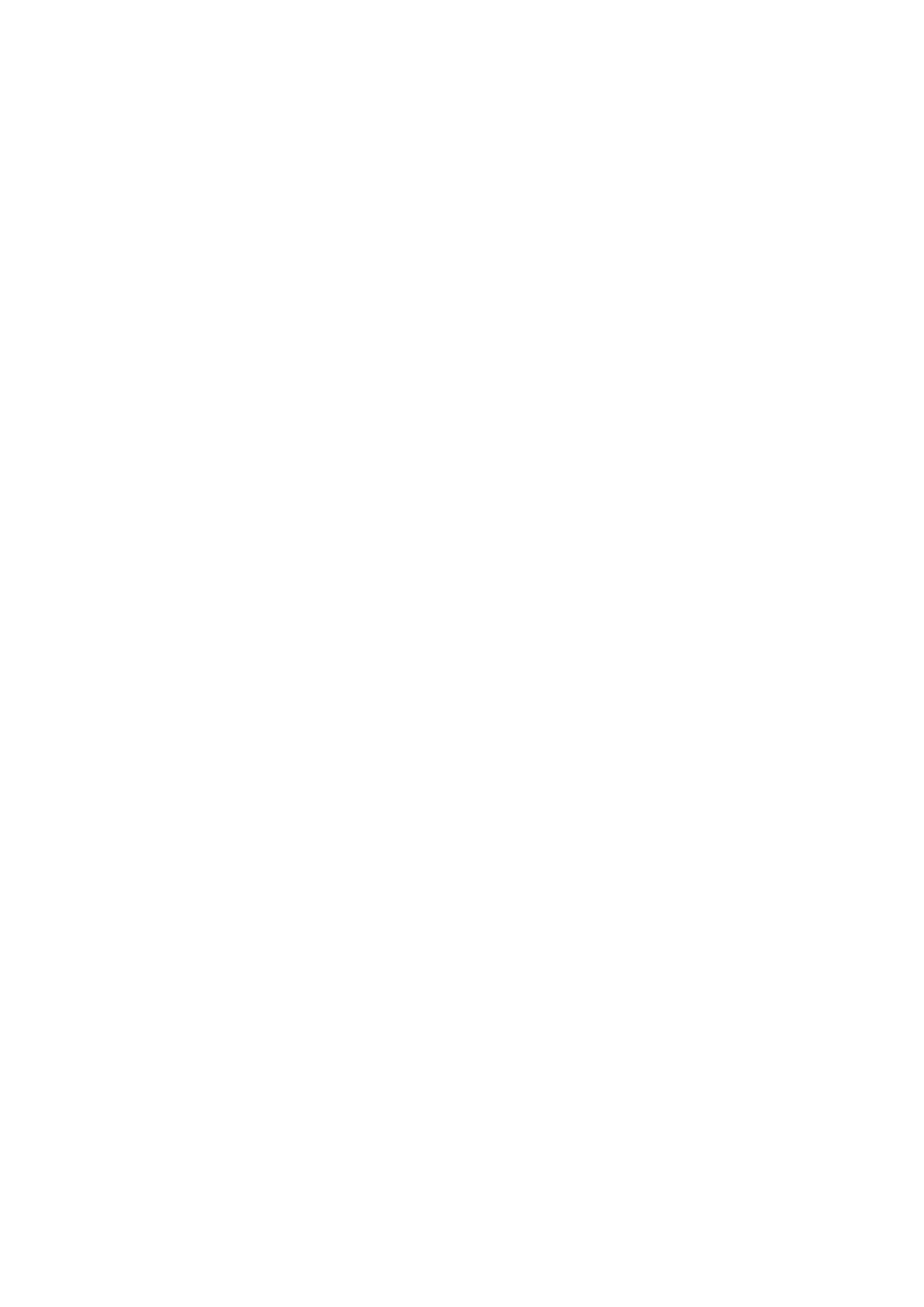## **LOCAL GOVERNMENT ACT 1995**

#### SHIRE OF CHITTERING

## **EXTRACTIVE INDUSTRIES LOCAL LAW 2014**

#### **CONTENTS**

#### **PART 1—PRELIMINARY**

- 1.1 Citation
- 1.2 Commencement
- 1.3 Purpose and effect
- 1.4 Interpretation
- 1.5 Application
- 1.6 Repeal

## **PART 2—LICENSING REQUIREMENTS FOR AN EXTRACTIVE INDUSTRY**

- 2.1 Extractive industries prohibited without licence
- 2.2 Application for licence

## **PART 3—DETERMINATION OF APPLICATION**

- 3.1 Determination of application
- 3.2 Transport of materials
- 3.3 Payment of annual licence fee

#### **PART 4—TRANSFER, CANCELLATION AND RENEWAL OF LICENCE**

- 4.1 Transfer of licence
- 4.2 Cancellation of licence
- 4.3 Renewal of licence

#### **PART 5—SECURED SUM AND ITS APPLICATION**

- 5.1 Security for restoration and reinstatement
- 5.2 Use by the local government of secured sum

## **PART 6—LIMITATIONS, OBLIGATIONS OF THE LICENSEE AND PROHIBITIONS**

- 6.1 Limits on excavation near boundary
- 6.2 Prohibitions
- 6.3 Blasting
- 6.4 Obligations of the licensee

## **PART 7—MISCELLANEOUS PROVISIONS**

- 7.1 Public liability
- 7.2 Mines Safety and Inspection Act and Environmental Protection Act
- 7.3 Notice of cessation of operations
- 7.4 Works to be carried out on cessation of operations

## **PART 8—OBJECTIONS AND REVIEW**

8.1 Objections and review

## **PART 9—ENFORCEMENT**

- 9.1 Offences and penalties
- 9.2 Modified penalties
- 9.3 Forms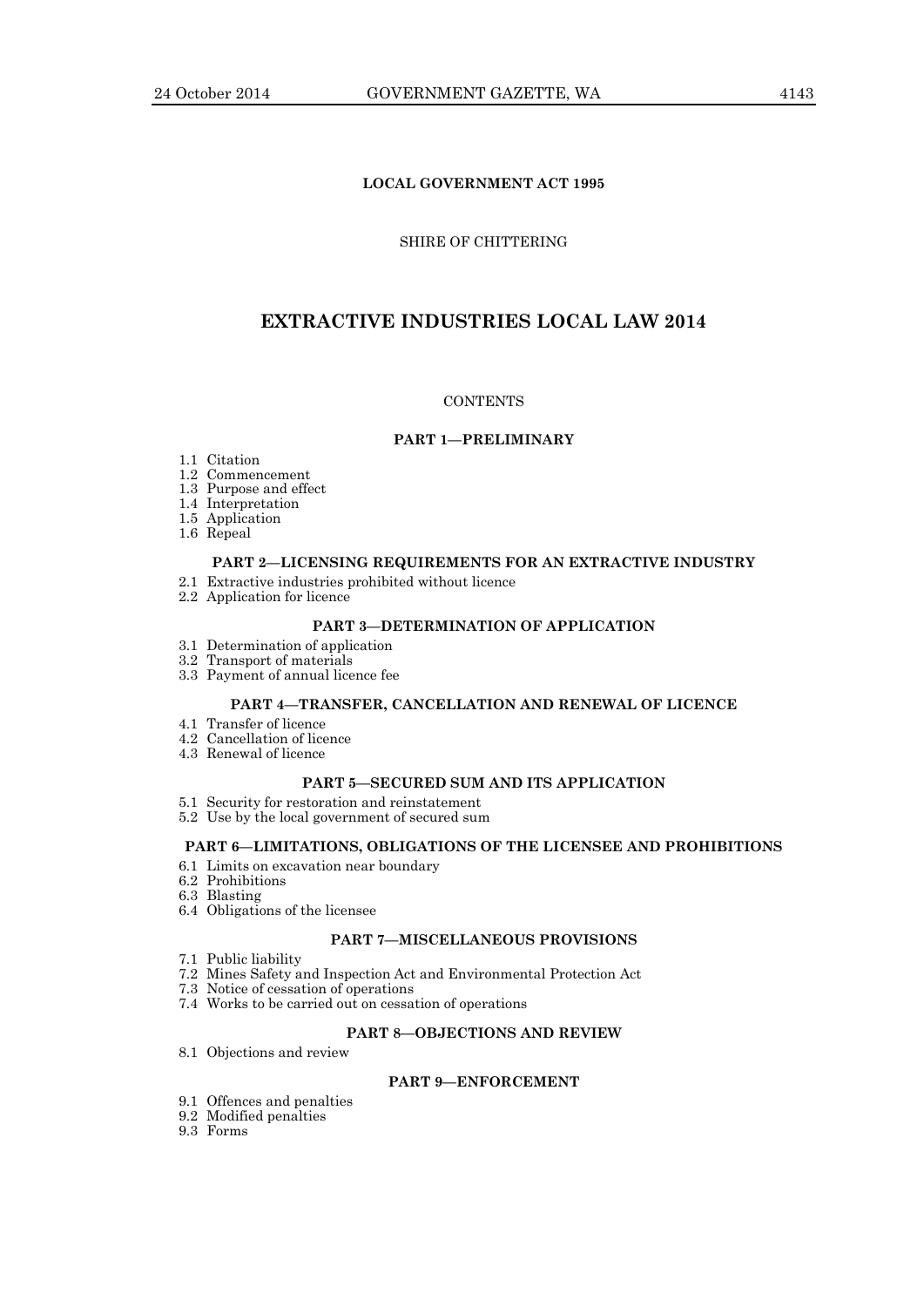#### **LOCAL GOVERNMENT ACT 1995**

#### SHIRE OF CHITTERING

## **EXTRACTIVE INDUSTRIES LOCAL LAW 2014**

Under the powers conferred by the *Local Government Act 1995* and under all other powers enabling it, the Council of the Shire of Chittering resolved on 17 September 2014 to adopt the following local law.

#### **PART 1—PRELIMINARY**

#### **1.1 Citation**

This local law is cited as the *Shire of Chittering Extractive Industries Local Law 2014*.

#### **1.2 Commencement**

This local law comes into operation 14 days after the date of its publication in the *Government Gazette.*

#### **1.3 Purpose and effect**

(1) The purpose of this local law is to establish requirements and conditions with which extractive industries, within the district, must comply.

(2) The effect of this local law is to provide for the regulation, control and management of extractive industries.

#### **1.4 Interpretation**

(1) In this local law, unless the context otherwise requires—

*Act* means the *Local Government Act 1995*;

*carry on an extractive industry* means quarrying, excavating, crushing and screening for stone, gravel, sand, clay, limestone, loam and other basic raw materials;

*CEO* means the Chief Executive Officer of the local government;

*district* means the district of the local government;

*excavation* includes quarry;

*General Regulations* means the *Local Government (Functions and General) Regulations 1996*;

*land*, unless the context otherwise requires, means the land on which the applicant proposes carrying on the extractive industry to which the licence application relates;

*licence* means a licence issued under this local law or any repealed local law of the local government relating to extractive industries;

*licensee* means the person named in the licence as the licensee;

*local government* means the Shire of Chittering;

*occupier* has the meaning given to it in the Act;

*owner* has the meaning given to it in the Act;

*person* does not include the local government;

*secured sum* means the sum required to be paid or the amount of a bond, guarantee or other security, under clause 5.1; and

*site* means the land specified by the local government in a licence.

#### **1.5 Application**

This local law—

- (a) subject to paragraphs (b), (c), (d) and  $(e)$ 
	- (i) applies throughout the district; and
		- (ii) applies to an excavation whether commenced before or after the commencement of this local law, unless that excavation is conducted under a valid, ongoing licence issued under the local law repealed by clause 1.6 of this local law;
- (b) does not apply to the extraction of 'minerals' as defined in the *Mining Act 1978*;
- (c) does not apply to the carrying on of an extractive industry on Crown land;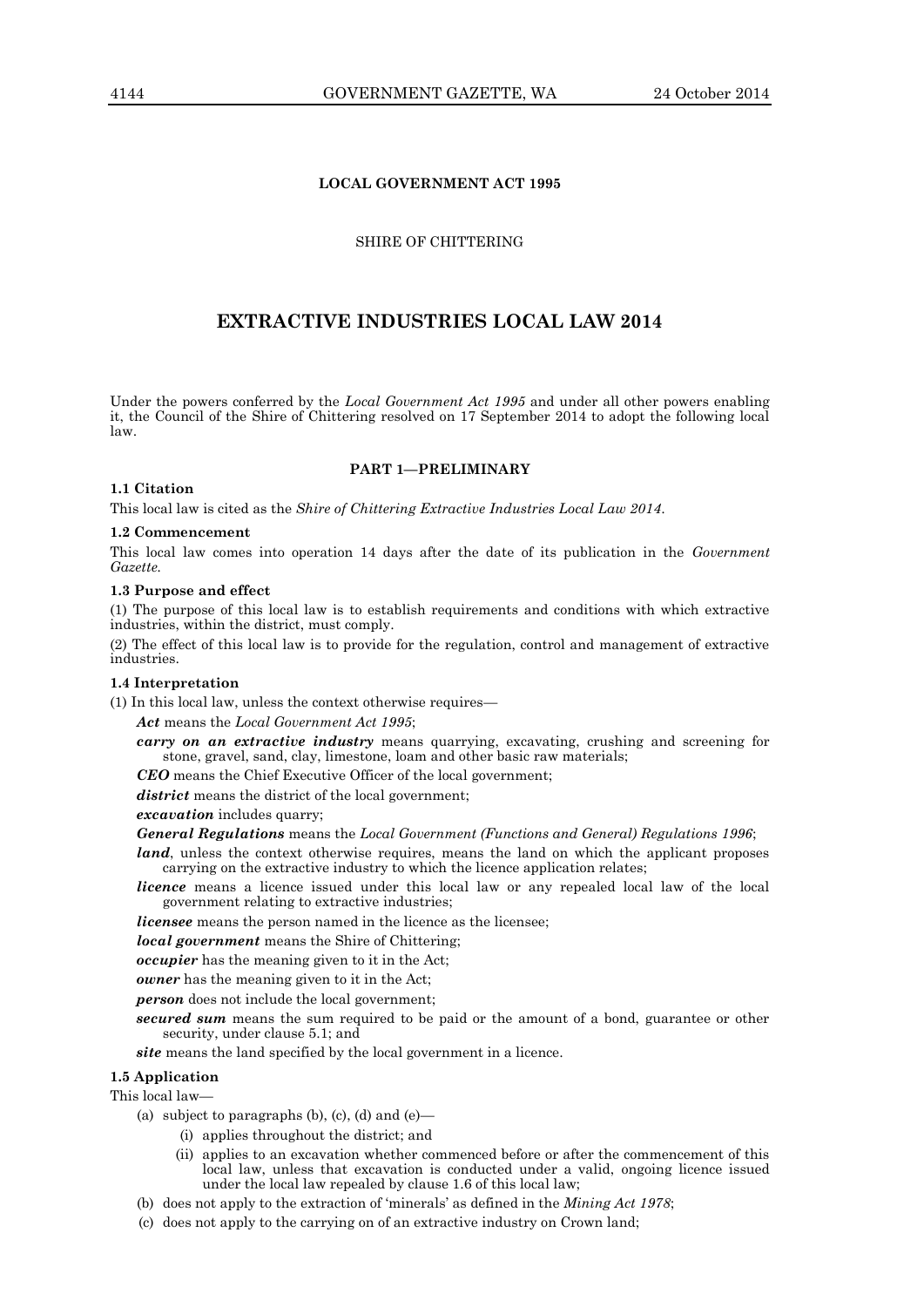- (d) does not apply to the carrying on of an extractive industry on a lot by the owner or occupier of that lot where the material extracted is not sold and is used solely on that lot or on an adjacent lot owned or occupied by the person carrying on the extractive industry; and
- (e) does not affect the validity of a licence issued under a local law repealed by clause 1.6 of this local law if that licence is in force at the commencement of this local law.

#### **1.6 Repeal**

The *Shire of Chittering By-law Relating to Extractive Industries* published in the *Government Gazette* on 19 July 1996 is repealed.

## **PART 2—LICENSING REQUIREMENTS FOR AN EXTRACTIVE INDUSTRY**

## **2.1 Extractive industries prohibited without licence**

A person must not carry on an extractive industry—

- (a) unless the person is the holder of a valid and current licence; and
- (b) otherwise than in accordance with any terms and conditions set out in, or applying in respect of, the licence.

#### **2.2 Application for licence**

(1) A person seeking the issue of a licence in respect of any land must apply in the form determined by the local government from time to time and must forward the application duly completed and signed by each of the applicants, the owner of the land and any occupier of the land to the CEO together with—

- (a) 3 copies of a plan of the excavation site to a scale of between 1:500 and 1:2000 showing—
	- (i) the existing and proposed land contours based on the Australian Height Datum and plotted at 1 metre contour intervals;
	- (ii) the land on which the excavation site is to be located;
	- (iii) the external surface dimensions of the land;
	- (iv) the location and depth of the existing and proposed excavation of the land;
	- (v) the location of existing and proposed thoroughfares or other means of vehicle access to and egress from the land and to public thoroughfares in the vicinity of the land;
	- (vi) the location of buildings, treatment plant, tanks and other improvements and developments existing on, approved for or proposed in respect of the land;
	- (vii) the location of existing power lines, telephone cables and any associated poles or pylons, sewers, pipelines, reserves, bridges, railway lines and registered grants of easement or other encumbrances over, on, under or adjacent to or in the vicinity of the land;
	- (viii) the location of all existing dams, watercourses, drains or sumps on or adjacent to the land;
		- (ix) the location and description of existing and proposed fences, gates and warning signs around the land; and
		- (x) the location of the areas proposed to be used for stockpiling excavated material, treated material, overburden and soil storage on the land and elsewhere;
- (b) 3 copies of a works and excavation programme containing—
	- (i) the nature and estimated duration of the proposed excavation for which the licence is applied;
	- (ii) the stages and the timing of the stages in which it is proposed to carry out the excavation;
	- (iii) details of the methods to be employed in the proposed excavation and a description of any on-site processing works;
	- (iv) details of the depth and extent of the existing and proposed excavation of the site;
	- (v) an estimate of the depth of and description of the nature and quantity of the overburden to be removed;
	- (vi) a description of the methods by which existing vegetation is to be cleared and topsoil and overburden removed or stockpiled;
	- (vii) a description of the means of access to the excavation site and the types of thoroughfares to be constructed;
	- (viii) details of the proposed number and size of trucks entering and leaving the site each day and the route or routes to be taken by those vehicles;
		- (ix) a description of any proposed buildings, water supply, treatment plant, tanks and other improvements;
		- (x) details of drainage conditions applicable to the land and methods by which the excavation site is to be kept drained;
	- (xi) a description of the measures to be taken to minimise sand drift, dust nuisance, erosion, watercourse siltation and dangers to the general public;
	- (xii) a description of the measures to be taken to comply with the *Environmental Protection (Noise) Regulations 1997*;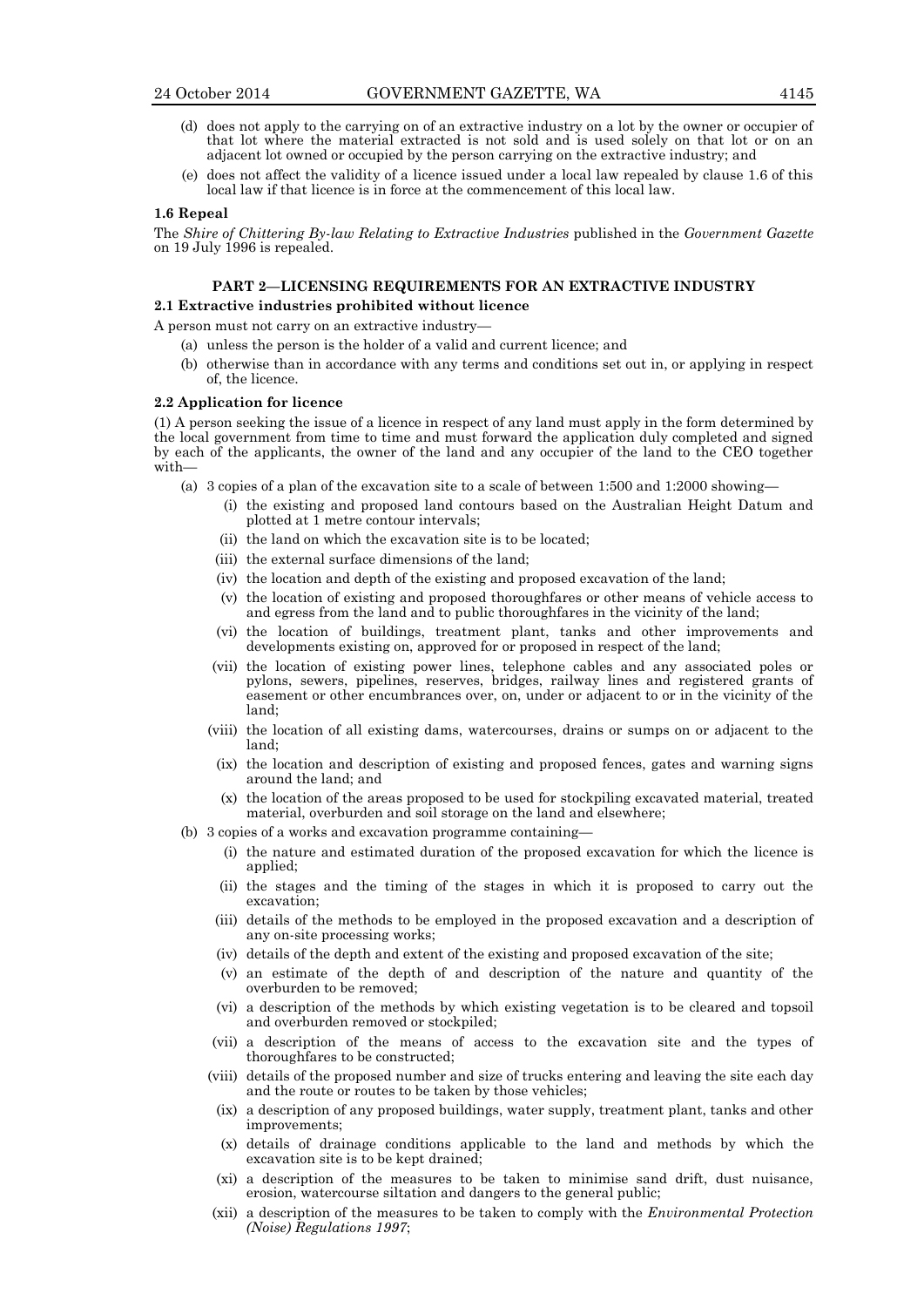- (xiii) a description of the existing site environment and a report on the anticipated effect that the proposed excavation will have on the environment in the vicinity of the land to be prepared by a suitably qualified industry consultant;
- (xiv) a description of the measures to be taken to minimise the destruction of existing vegetation; and
- (xv) a description of the measures to be taken in screening the excavation site, or otherwise minimising adverse visual impacts, from nearby thoroughfares or other areas;
- (c) 3 copies of a rehabilitation and decommissioning programme indicating—
	- (i) the objectives of the programme, having due regard to the nature of the surrounding area and the proposed end-use of the excavation site;
	- (ii) whether restoration and reinstatement of the excavation site is to be undertaken progressively or upon completion of excavation operations;
	- (iii) the method by which topsoil is to be replaced and revegetated;
	- (iv) the numbers and types of trees and shrubs to be planted and other landscaping features to be developed;
	- (v) how rehabilitated areas are to be maintained;
	- (vi) the programme for the removal of buildings, plant, waste and final site clean-up; and
	- (vii) how any face is to be made safe and batters sloped;
- (d) evidence that a datum peg has been established on the land related to a point approved by the local government on the surface of a constructed public thoroughfare or such other land in the vicinity;
- (e) a certificate from a licensed surveyor certifying—
	- (i) the extent of any existing excavation on the proposed excavation site; and
	- (ii) the correctness of the plan referred to in paragraph (a) and the datum peg and related point referred to in paragraph (d);
- (f) copies of all land use planning approvals required under any planning legislation;
- (g) the consent in writing to the application from the owner of the excavation site;
- (h) any other information that the local government may reasonably require;
- (i) the licence application fee specified by the local government from time to time;
- (j) copies of any environmental approval required under any environmental legislation; and
- (k) copies of any geotechnical information relating to the excavation site.

(2) All survey data supplied by an applicant for the purpose of subclause (1) must comply with Australian Height Datum and Australian Map Grid standards.

#### **PART 3—DETERMINATION OF APPLICATION**

#### **3.1 Determination of application**

(1) The local government may refuse to consider an application for a licence that does not comply with the requirements of clause 2.2 and, in any event, must refuse an application for a licence where planning approval for the proposed extractive industry use of the land has not first been obtained.

(2) The local government may, in respect of an application for a licence—

- (a) refuse the application; or
- (b) approve the application—
	- (i) over the whole or part of the land in respect of which the application is made; and
	- (ii) on such terms and conditions, if any, as it sees fit.

(3) Where the local government approves an application for a licence, it must—

- (a) determine the licence period, not exceeding 10 years from the date of issue; and
- (b) approve the issue of a licence in the form determined by the local government from time to time.

(4) Where the local government approves the issue of a licence, the CEO upon receipt by the local government of—

- (a) payment of the annual licence fee, or the relevant proportion of the annual licence fee to 30 June, imposed by the local government from time to time under sections 6.16 to 6.19 of the Act;
- (b) payment of the secured sum, if any, imposed under clause 5.1;
- (c) the documents, if any, executed to the satisfaction of the CEO, under clause 5.1; and
- (d) a copy of the public liability insurance policy required under clause 7.1(1), must issue the licence to the applicant.

(5) Without limiting subclause (2), the local government may impose conditions in respect of—

- (a) the orientation of the excavation to reduce visibility from other land;
- (b) the appropriate siting of access thoroughfares, buildings and plant;
- (c) the stockpiling of material;
- (d) the number and size of trucks entering and leaving the site each day;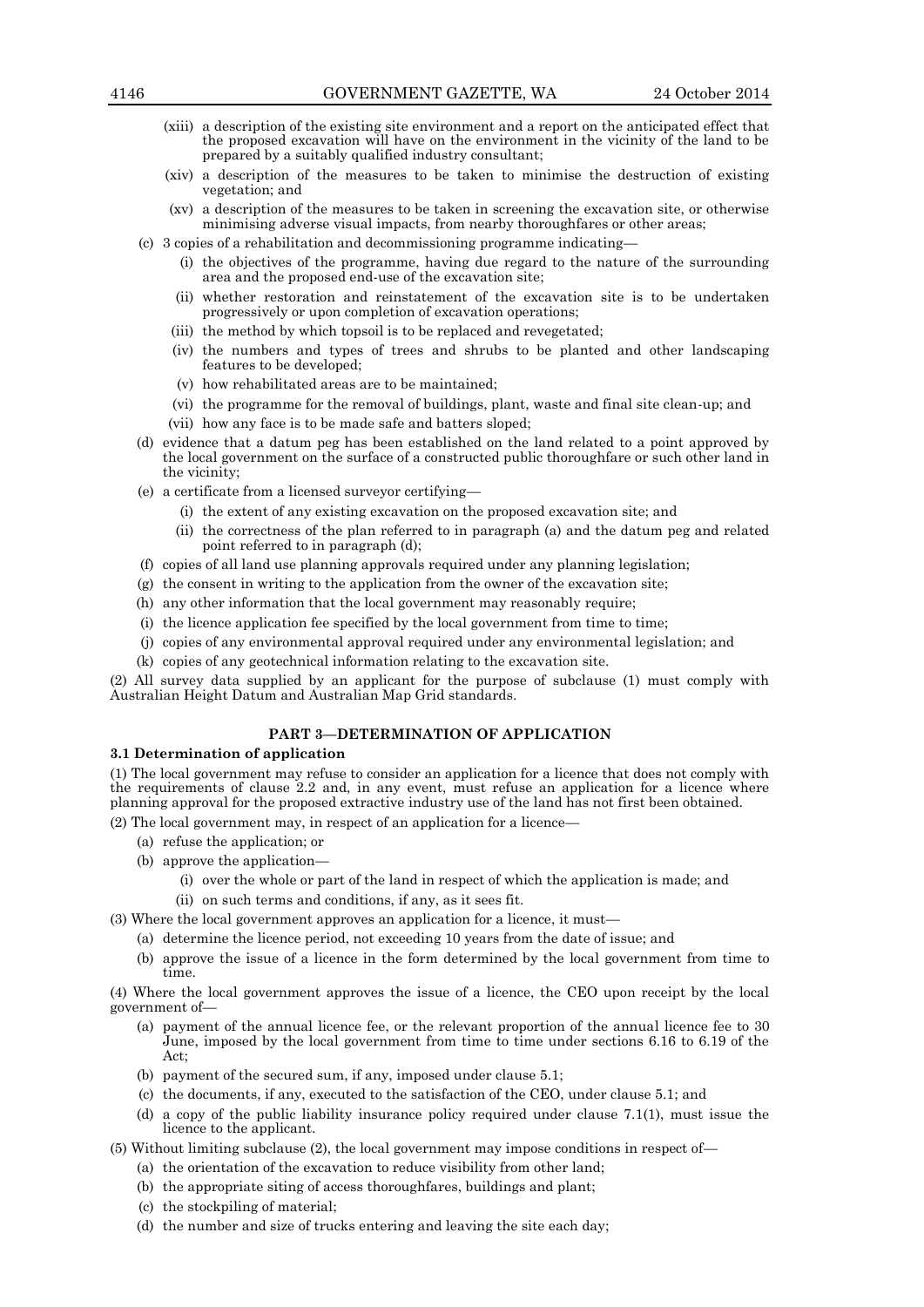- (e) the hours of operation;
- (f) the depths below which a person must not excavate;
- (g) distances from adjoining land or thoroughfares within which a person must not excavate;
- (h) the control of dust and wind-blown material;
- (i) the prevention of the spread of dieback or other disease;
- (j) the drainage of the excavation site and the disposal of water;
- (k) a requirement for the licensee to furnish to the local government a surveyor's certificate each year, prior to the renewal fee being payable, to certify the quantity of material extracted and that material has not been excavated below the final contour levels outlined within the approved excavation programme;
- (l) any other matter for properly regulating the carrying on of an extractive industry; and
- (m) a requirement for the licensee to enter into an agreement with the local government by which it agrees to pay any extraordinary expenses incurred by the local government in repairing damage caused to thoroughfares in the district by heavy or extraordinary traffic conducted by or on behalf of the licensee under the licence.
- (6) Without limiting subclause (2), the local government may impose conditions in respect of—
	- (a) the route or routes to be utilised by trucks entering and leaving the site;
	- (b) a requirement for all crushing and treatment plant to be enclosed within suitable buildings to minimise the emission of noise, dust, vapour, vibration and other forms of nuisance to the satisfaction of the local government;
	- (c) the planting, care and maintenance of trees, shrubs and other landscaping features during the time in which the extractive industry is carried out in order to effectively screen the area to be excavated and to provide for progressive rehabilitation;
	- (d) the restoration and reinstatement of the excavation site, the staging of such works, and the minimising of the destruction of vegetation;
	- (e) the provision of retaining walls to prevent subsidence of any portion of the excavation or of land abutting the excavation; and
	- (f) a requirement for the licensee to enter into an agreement with the local government in respect of any conditions imposed under this local law;

#### **3.2 Transport of materials**

- (1) The local government may, from time to time, prescribe by giving written notice to the licensee—
	- (a) that if the proposed routes are not suitable for the proposed haulage, the local government may determine alternative routes to be taken by the licensee for the transport of materials from the site through the roads within the district;
	- (b) the tonnage limits to be transported along a particular route; and
	- (c) the times during which materials from the site may be transported through the roads within the district.

(2) The licensee must pay to the local government, as and when required by the local government, the costs or estimated costs, as determined by the local government, of repairs and maintenance to any road that are required as a result of the transport of materials from the site.

(3) If a road on a route prescribed under subclause (1) is inadequate for the transport of materials from the site, the local government may require the licensee to pay all or part of the costs or estimated costs, as determined by the local government, of upgrading the road to the standard required by the local government for these purposes.

(4) Each licence is to be taken to be subject to a condition requiring the licensee to comply with this clause.

#### **3.3 Payment of annual licence fee**

On or before 30 June in each year, a licensee must pay to the local government the annual licence fee imposed by the local government from time to time under sections 6.16 to 6.19 of the Act.

## **PART 4—TRANSFER, CANCELLATION AND RENEWAL OF LICENCE**

#### **4.1 Transfer of licence**

(1) An application for the transfer of a licence must—

- (a) be made in writing;
- (b) be signed by the licensee and the proposed transferee of the licence;
- (c) be accompanied by the current licence;
- (d) be accompanied by the consent in writing to the transfer from the owner of the excavation site;
- (e) include any information that the local government may reasonably require; and
- (f) be forwarded to the CEO together with the fee determined by the local government from time to time.
- (2) Upon receipt of any application for the transfer of a licence, the local government may—
	- (a) refuse the application; or
	- (b) approve the application on such terms and conditions, if any, as it sees fit.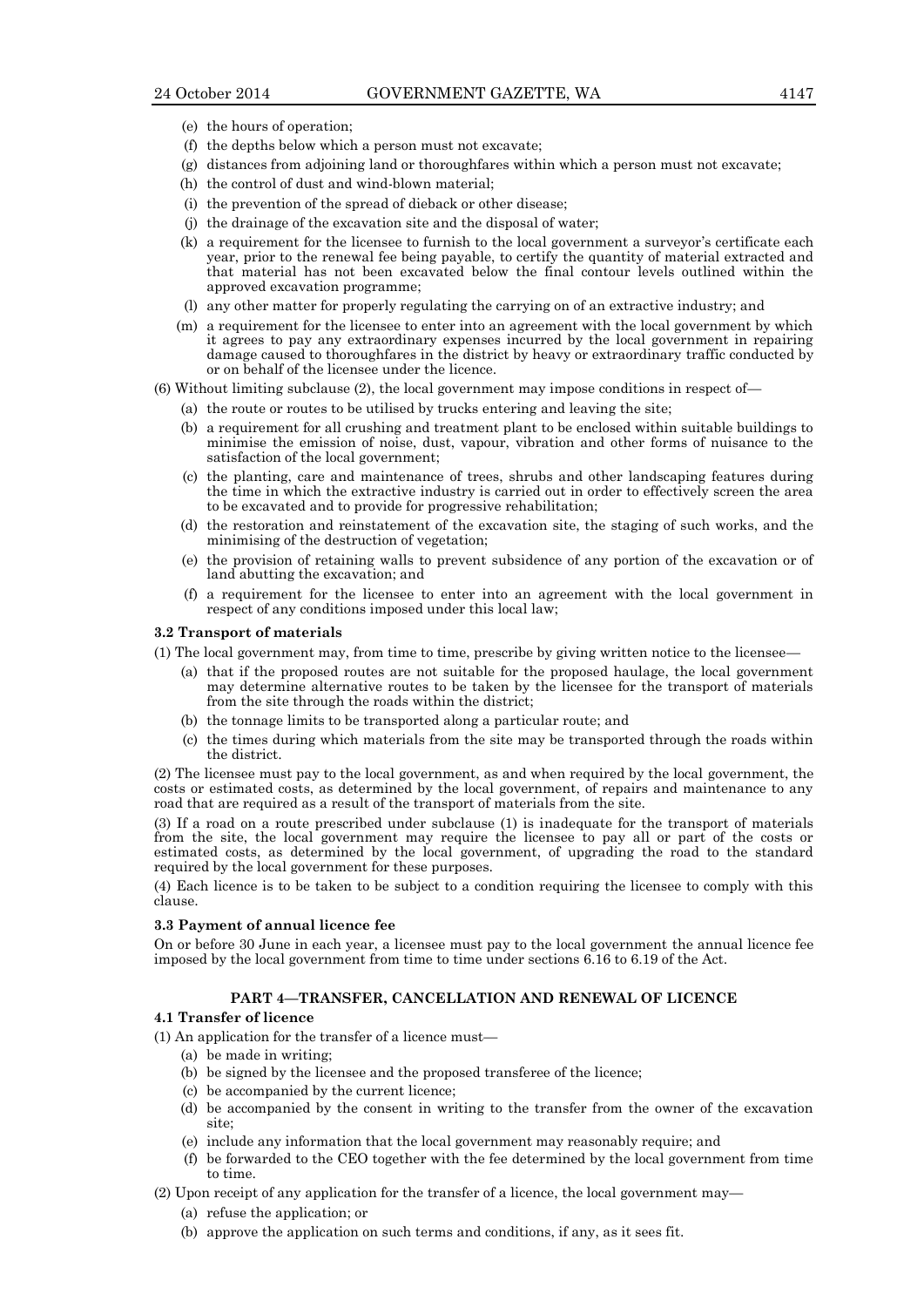(3) Where the local government approves an application for the transfer of a licence, the local government must transfer the licence by an endorsement on the licence in the form determined by the local government from time to time, signed by the CEO.

(4) Where the local government approves the transfer of a licence it is not required to refund any part of the fees paid by the former licensee in respect of the transferred licence.

#### **4.2 Cancellation of licence**

(1) The local government may cancel a licence where the licensee has—

- (a) failed to comply with—
	- (i) any of the conditions of an excavation licence;
	- (ii) any provision of this local law; or
	- (iii) any term of an agreement with the local government made in accordance with clause  $3.1(5)(m)$  or  $3.1(6)(f)$ ,
- (b) and the default continues for a period of 14 days from service on the licensee of written notice from the local government of such default;
- (c) transferred or assigned or attempted to transfer or assign the licence without the consent of the local government;
- (d) permitted another person to carry on an extractive industry otherwise than in accordance with the terms and conditions of the licence and of the provisions of this local law;
- (e) failed to pay the annual licence fee within 30 days under clause 3.3; or
- (f) failed to have a current public liability insurance policy under clause 7.1(1) or failed to provide a copy of the policy or evidence of its renewal, as the case may be, under clause 7.1(2).

(2) Where the local government cancels a licence under this clause-

- (a) the local government must advise the licensee in writing of the cancellation;
- (b) the cancellation takes effect on and from the day on which the licensee is served with the cancellation advice; and
- (c) the local government is not required to refund any part of the fees paid by the licensee in respect of the cancelled licence.

#### **4.3 Renewal of licence**

(1) A licensee who wishes to renew a licence must apply in writing to the local government at least 90 days before the date of expiry of the licence and must submit with the application for renewal—

- (a) the fee determined by the local government from time to time;
- (b) a copy of the current licence;
- (c) a plan showing the contours of the excavation carried out to the date of that application;
- (d) details of the works, excavation and rehabilitation stages reached and of any changes or proposed changes with respect to any of the things referred to in clause 2.2(1)(b) and (c); and
- (e) any other things referred to in clause 2.2.
- (2) The local government may waive any of the requirements specified in clause  $4.3(1)(d)$  and (e).

(3) Upon receipt of an application for the renewal of a licence, the local government may—

- (a) refuse the application; or
- (b) approve the application on such terms and conditions, if any, as it sees fit.

#### **PART 5—SECURED SUM AND ITS APPLICATION**

#### **5.1 Security for restoration and reinstatement**

(1) For the purpose of ensuring that an excavation site is properly restored or reinstated, the local government must require that—

- (a) as a condition of a licence; or
- (b) before the issue of a licence,

the licensee must give to the local government a bond, bank guarantee or other security, of a kind and in a form acceptable to the local government, in the amount determined by the local government from time to time.

(2) A bond, in the amount set out in the local government's schedule of fees and charges as amended from time to time that is required under subclause (1) is to be paid into a fund established by the local government for the purposes of this clause.

(3) Subject to clause 5.2, any interest accrued in respect of the bond paid into the fund under subclause (2) is to be returned to the licensee at the completion of the restoration and reinstatement works required by the licence conditions or otherwise under this local law.

#### **5.2 Use by the local government of secured sum**

(1) If a licensee fails to carry out or complete the restoration and reinstatement works required by the licence conditions either—

- (a) within the time specified in those conditions; or
- (b) where no such time has been specified, within 60 days of the completion of the excavation or portion of the excavation specified in the licence conditions,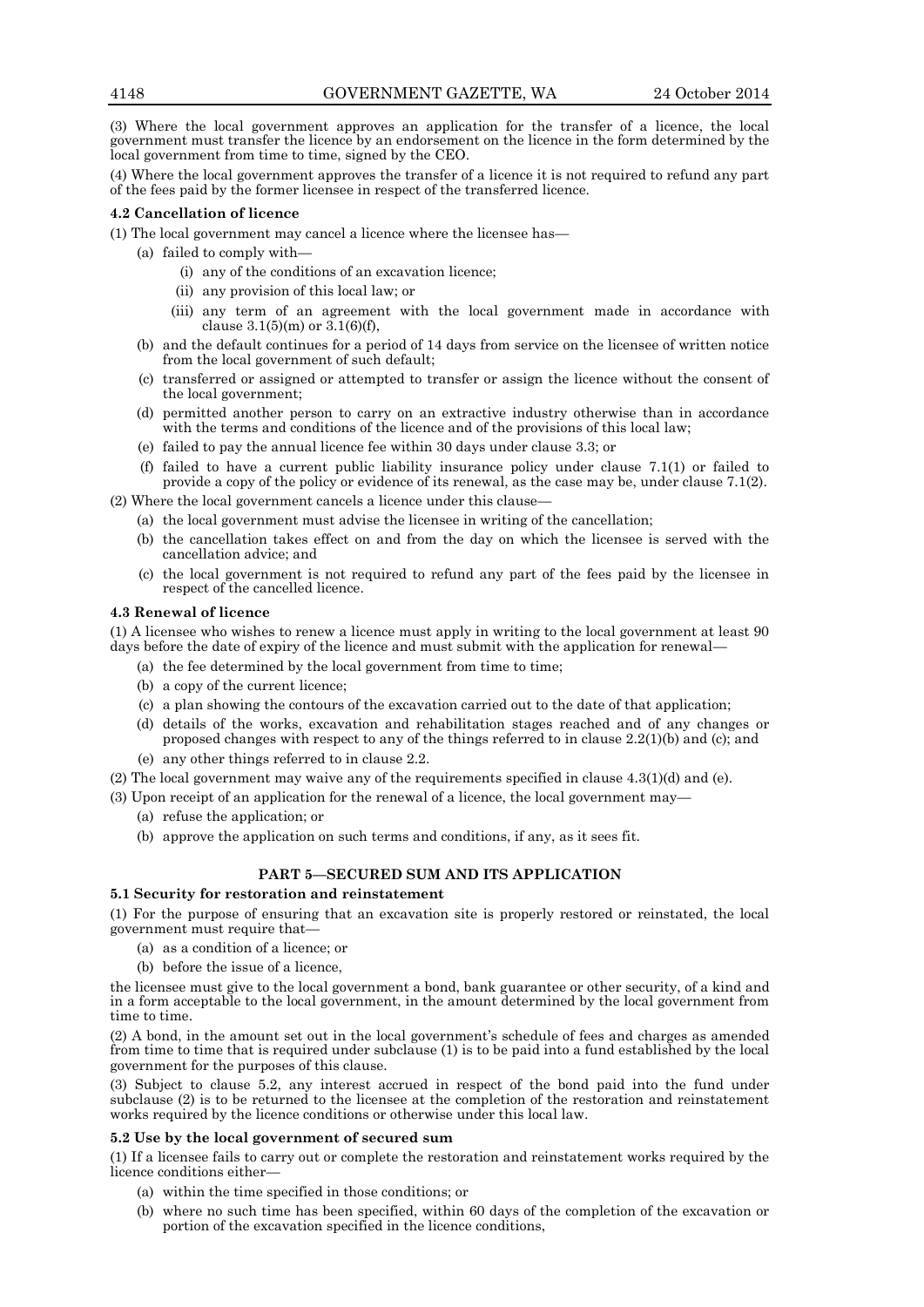then, subject to the local government giving the licensee 14 days' notice of its intention to do so—

- (i) the local government may carry out or cause to be carried out the required restoration and reinstatement work or so much of that work as remains undone; and
- (ii) the licensee must pay to the local government on demand all costs incurred by the local government or which the local government may be required to pay under this clause.

(2) The local government may apply the proceeds of any bond, bank guarantee or other security provided by the licensee under clause 5.1 towards its costs under this clause.

(3) The liability of a licensee to pay the local government's costs under this clause is not limited to the amount, if any, secured under clause 5.1.

(4) To avoid doubt, the local government's powers under this clause 5.2 are in addition to its other enforcement powers under this local law.

#### **PART 6—LIMITATIONS, OBLIGATIONS OF THE LICENSEE AND PROHIBITIONS**

#### **6.1 Limits on excavation near boundary**

Subject to any licence conditions imposed by the local government, a person must not excavate within—

- (a) 50 metres of the boundary of any land on which the excavation site is located including earth bund and haul road, unless the site is located within the Special Control Area—Basic Raw Materials as depicted in the *Shire of Chittering Town Planning Scheme No 6* Map, where a lesser distance may be allowed with written consent from adjoining landowners;
- (b) 20 metres of any land affected by a registered grant of easement;
- (c) 40 metres of any watercourse and/or wetland;
- (d) 50 metres of any thoroughfares; or
- (e) 500 metres of any adjoining residence unless approved by Council and adjoining neighbours in writing in accordance with the Department of Environment and Conservation Guidelines, March 2011—"*A Guideline for managing the impacts of dust and associated contaminants from land development sites, contaminated sites remediation and other activities*."

#### **6.2 Prohibitions**

A licensee must not—

- (a) remove any trees or shrubs within 40 metres (or such lesser distance as may be allowed, in writing, by the local government or the Department of Environment Regulation/Department of Parks and Wildlife) of the boundary of any thoroughfare on land in respect of which a licence has been granted, except for the purpose of constructing access thoroughfares, erecting buildings or installing plant for use in connection with the excavation and then only with the express approval of the local government and the Department of Environment Regulation/Department of Parks and Wildlife, subject to any conditions which the local government may impose in accordance with clause 3.1(5);
- (b) store, or permit to be stored, any explosives or explosive devices on the site to which the licence applies other than with the approval of the local government and the Department of Mines and Petroleum; or
- (c) fill or excavate, other than in accordance with the terms and conditions of the licence, the site plans and the works and excavation programme approved by the local government.

#### **6.3 Blasting**

(1) A person must not carry out or permit to be carried out any blasting in the course of excavating unless—

- (a) the local government has otherwise given approval in respect of blasting generally or in the case of each blast;
- (b) subject to subclause (2), the blasting takes place only between the hours of 8.00am and 5.00pm, or as determined by the local government, on Mondays to Fridays inclusive;
- (c) the blasting is carried out in strict accordance with the AS2187 SAA Explosives Code, the *Mines Safety and Inspection Act 1994* as amended from time to time, the *Environmental Protection Act 1986*, and all relevant local laws of the local government; and
- (d) in compliance with any other conditions imposed by the local government concerning—
	- (i) the time and duration of blasting;
	- (ii) the purposes for which the blasting may be used; and
	- (iii) such other matters as the local government may reasonably require in the interests of the safety and protection of members of the public and of property within the district.

(2) A person must not carry out or permit to be carried out any blasting on a Saturday, Sunday or public holiday except with the prior approval of the local government.

#### **6.4 Obligations of the licensee**

A licensee must—

(a) where the local government so requires, securely fence the excavation to a standard determined by the local government and keep the gateways locked when not actually in use in order to prevent unauthorised entry;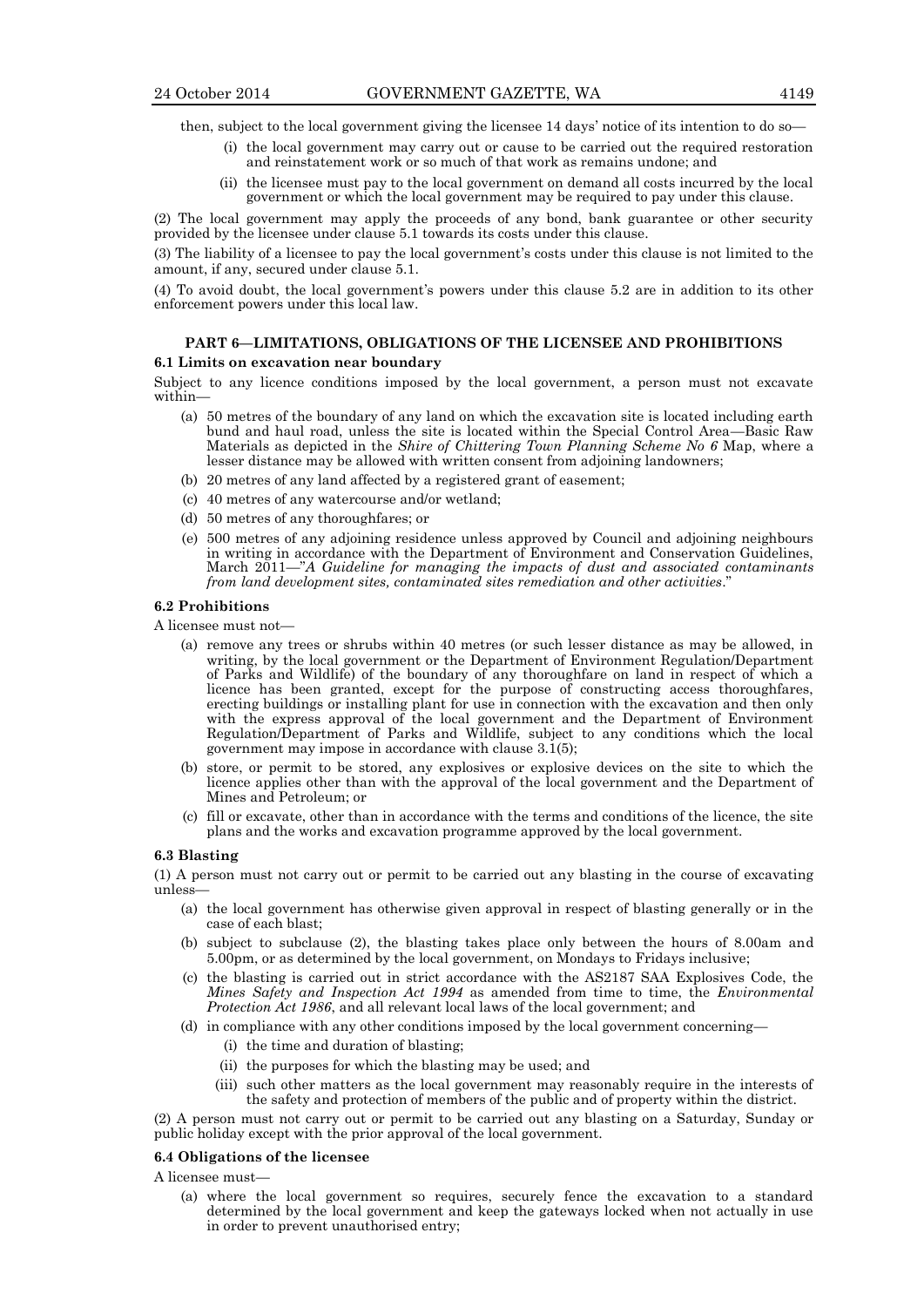- (b) erect and maintain warning signs along each of the boundaries of the area excavated under the licence so that signs—
	- (i) are not less than 1 metre high and not less than 1 metre wide; and
	- (ii) bears the words "DANGER EXCAVATIONS KEEP OUT";
- (c) except where the local government approves otherwise, drain and keep drained to the local government's satisfaction any excavation to which the licence applies so as to prevent the accumulation of water;
- (d) restore and reinstate the excavation site in accordance with the terms and conditions of the licence, the site plans and the works and excavation programme approved by the local government;
- (e) take all reasonable steps to prevent the emission of dust, noise, vapour, vibration and other forms of nuisance from the excavation site; and
- (f) otherwise comply with the terms and conditions set out in, or applying in respect of, the licence.

## **PART 7—MISCELLANEOUS PROVISIONS**

#### **7.1 Public liability**

(1) A licensee must have at all times a current public liability insurance policy taken out in the joint names of the licensee and the local government indemnifying the licensee and the local government for a sum of not less than \$10,000,000 in respect of any one claim relating to any of the extractive industry operations.

(2) The licensee must provide to the local government—

- (a) within 14 days after the issue of the policy taken out under subclause (1), a copy of that policy; and
- (b) within 14 days of each renewal date, evidence of that renewal.

#### **7.2 Mines Safety and Inspection Act and Environmental Protection Act**

(1) Where the *Mines Safety and Inspection Act 1994* or the *Environmental Protection Act 1986* applies to any excavation carried on or proposed to be carried on at a site, the licensee in respect of that site must—

- (a) comply with all applicable provisions of that Act or those Acts; and
- (b) provide to the local government within 14 days full particulars of any inspection or report made under that Act or those Acts.

(2) In this clause, the *Mines Safety and Inspection Act 1994* and the *Environmental Protection Act 1986* include all subsidiary legislation made under those Acts.

#### **7.3 Notice of cessation of operations**

(1) Where a licensee intends to cease carrying on an extractive industry—

- (a) temporarily for a period in excess of 6 months; or
- (b) permanently,

the licensee must, as well as complying with clause 7.4, give the local government not later than one week after those operations have ceased, written notice of the cessation and, in the case of a temporary cessation, details of the period of the intended cessation.

(2) Where a licensee has given written notice to the local government of the intention to permanently cease carrying on an extractive industry on the site to which the licence applies the licence is deemed to have expired on the date—

- (a) that the licensee specifies in the written notice as the date on which it intends to cease carrying on the extractive industry; or
- (b) that the licensee ceases to carry on the extractive industry,

whichever is the earlier.

(3) The temporary or permanent cessation of the carrying on of an extractive industry on a site or the deemed expiration or cancellation of a licence does not entitle the licensee to any refund of any licence fee.

#### **7.4 Works to be carried out on cessation of operations**

Where the carrying on of an extractive industry on the site permanently ceases, or on the expiration or cancellation of the licence applicable to the site, whichever first occurs, the licensee must, as well as complying with clause 7.3, restore and reinstate the excavated site—

- (a) in accordance with the rehabilitation and decommissioning programme as required by clause 2.2(1)(c) that has been approved by the local government; or
- (b) in such other manner as the local government may subsequently agree in writing with the licensee.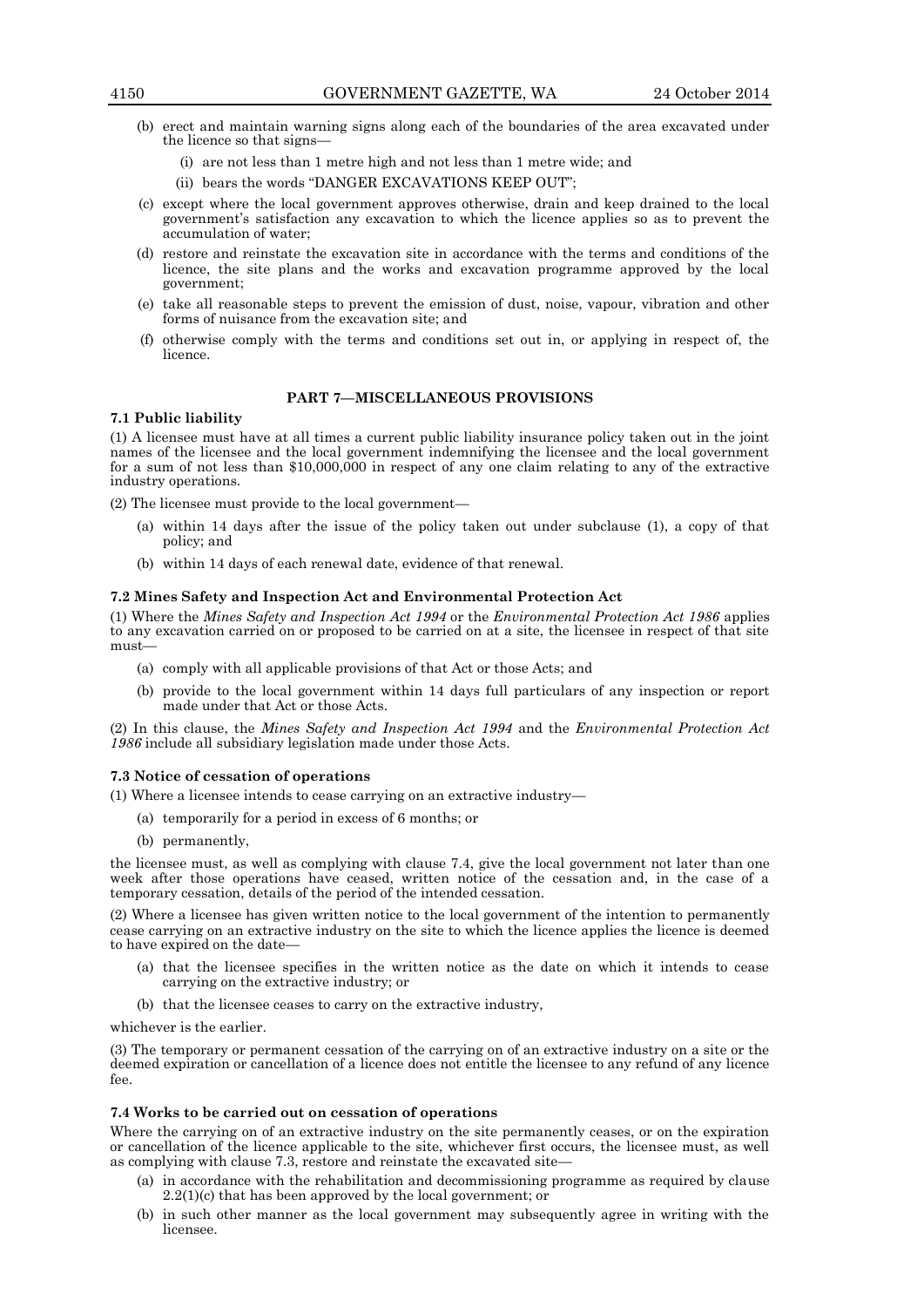#### **PART 8—OBJECTIONS AND REVIEW**

#### **8.1 Objections and review**

When the local government makes a decision as to whether it will—

- (a) grant a person a licence; or
- (b) renew, vary, or cancel a licence,

the provisions of Division 1 of Part 9 of the Act and regulation 33 of the General Regulations apply to that decision.

#### **PART 9—ENFORCEMENT**

#### **9.1 Offences and penalties**

(1) A person who breaches a provision of this local law commits an offence.

(2) A person who commits an offence under this local law is liable, on conviction, to a penalty not exceeding \$5,000 and, if the offence is of a continuing nature, to an additional penalty not exceeding \$500 for each day or part of a day during which the offence had continued.

#### **9.2 Modified penalties**

(1) An offence against a clause specified in the Schedule is a prescribed offence for the purposes of section 9.16(1) of the Act.

(2) The amount of the modified penalty for a prescribed offence is that specified adjacent to the clause in the Schedule 1.

#### **9.3 Forms**

For the purposes of this local law—

- (a) the form of the infringement notice given under section 9.16 of the Act is that of Form 2 in Schedule 1 of the General Regulations; and
- (b) the form of the notice sent under section 9.20 of the Act withdrawing an infringement notice is that of Form 3 in Schedule 1 of the General Regulations.

## Schedule 1 PRESCRIBED OFFENCES **MODIFIED PENALTIES**

————

 $[cl. 9.2(1)]$ 

| <b>Item</b><br>No. | Clause<br>No. | Description                                                                                                   | Modified<br>Penalty<br>\$ |
|--------------------|---------------|---------------------------------------------------------------------------------------------------------------|---------------------------|
| $\mathbf{1}$       | 2.1(a)        | Excavate without a valid and current licence                                                                  | 500                       |
| $\overline{2}$     | 2.1(b)        | Carry on extractive industry without licence or in breach of<br>terms and conditions                          | 500                       |
| 3                  | 6.1           | Excavate near boundary                                                                                        | 250                       |
| $\overline{4}$     | 6.2(a)        | Removal of trees or shrubs near within 40 metres of the<br>boundary without approval                          | 350                       |
| $\overline{5}$     | 6.2(b)        | Store without required approval explosives or explosive devices                                               | 350                       |
| 6                  | 6.2(c)        | Fill or excavate, contrary to the term and conditions of the<br>licence                                       | 350                       |
| $\overline{7}$     | 6.3(1)(b)     | Carry out or permit to be carried out blasting outside hours<br>approved by the local government              | 300                       |
| 8                  | 6.3(1)(d)     | Failure to comply with conditions imposed by the local<br>government in relation to blasting activities       | 350                       |
| 9                  | 6.3(2)        | Carry out or permit to be carried out any blasting on Saturday,<br>Sunday, or public holiday without approval | 250                       |
| 10                 | 6.4(a)        | Failure to securely fence and/or keep gateways locked where<br>required                                       | 350                       |
| 11                 | 6.4(b)        | Failure to erect and maintain warning signs as required                                                       | 350                       |